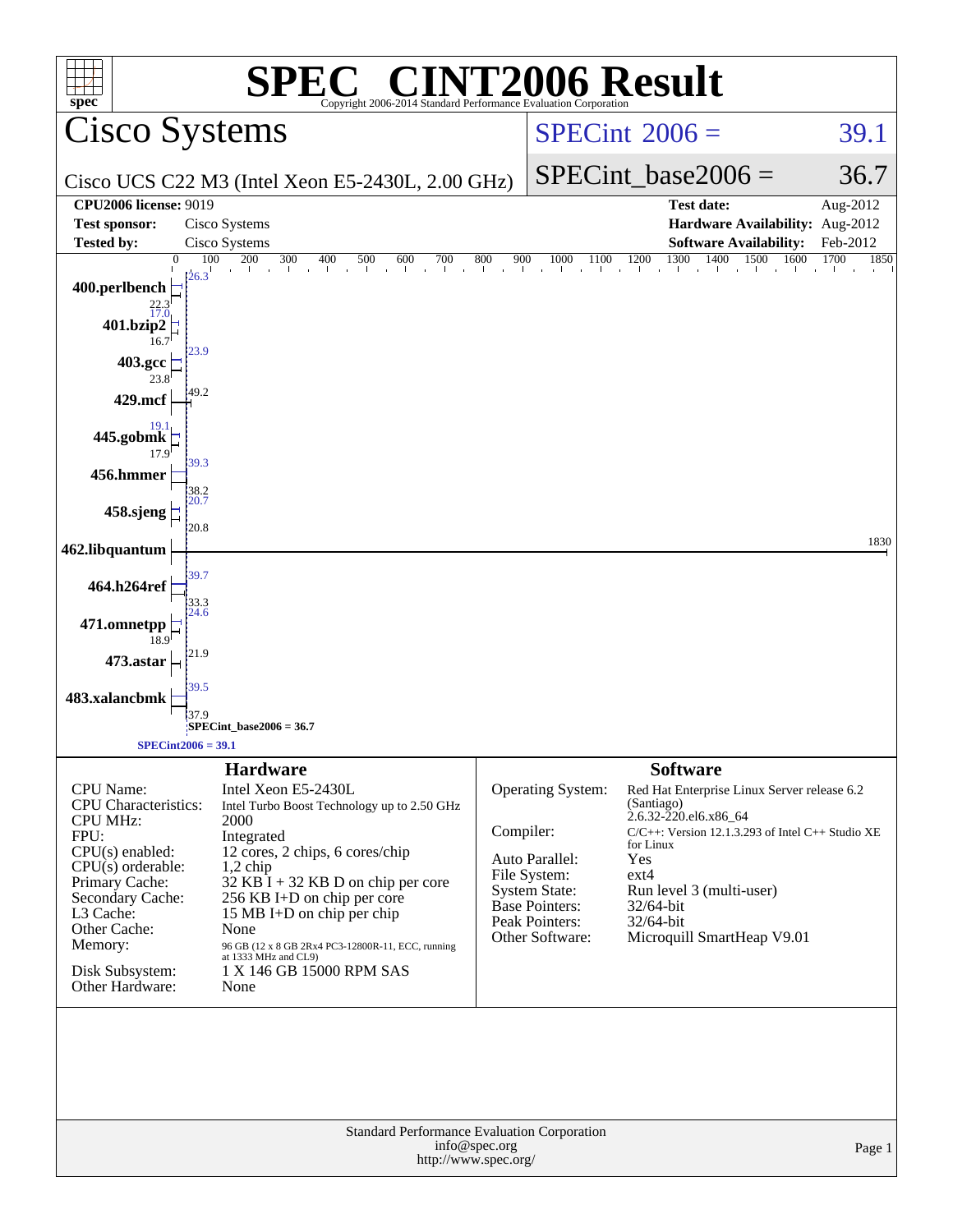

# **[SPEC CINT2006 Result](http://www.spec.org/auto/cpu2006/Docs/result-fields.html#SPECCINT2006Result)**

Cisco Systems

## $SPECint2006 = 39.1$  $SPECint2006 = 39.1$

Cisco UCS C22 M3 (Intel Xeon E5-2430L, 2.00 GHz)

SPECint base2006 =  $36.7$ 

**[CPU2006 license:](http://www.spec.org/auto/cpu2006/Docs/result-fields.html#CPU2006license)** 9019 **[Test date:](http://www.spec.org/auto/cpu2006/Docs/result-fields.html#Testdate)** Aug-2012

**[Test sponsor:](http://www.spec.org/auto/cpu2006/Docs/result-fields.html#Testsponsor)** Cisco Systems **[Hardware Availability:](http://www.spec.org/auto/cpu2006/Docs/result-fields.html#HardwareAvailability)** Aug-2012 **[Tested by:](http://www.spec.org/auto/cpu2006/Docs/result-fields.html#Testedby)** Cisco Systems **[Software Availability:](http://www.spec.org/auto/cpu2006/Docs/result-fields.html#SoftwareAvailability)** Feb-2012

#### **[Results Table](http://www.spec.org/auto/cpu2006/Docs/result-fields.html#ResultsTable)**

|                    | <b>Base</b>    |              |                |       |                |       | <b>Peak</b>                 |              |                |              |                |              |
|--------------------|----------------|--------------|----------------|-------|----------------|-------|-----------------------------|--------------|----------------|--------------|----------------|--------------|
| <b>Benchmark</b>   | <b>Seconds</b> | <b>Ratio</b> | <b>Seconds</b> | Ratio | <b>Seconds</b> | Ratio | <b>Seconds</b>              | <b>Ratio</b> | <b>Seconds</b> | <b>Ratio</b> | <b>Seconds</b> | <b>Ratio</b> |
| 400.perlbench      | 436            | 22.4         | 440            | 22.2  | 439            | 22.3  | 372                         | 26.3         | 372            | <u>26.3</u>  | 372            | 26.3         |
| 401.bzip2          | 578            | 16.7         | 580            | 16.6  | 579            | 16.7  | 569                         | <b>17.0</b>  | 568            | 17.0         | 569            | 17.0         |
| $403.\mathrm{gcc}$ | 338            | 23.8         | 338            | 23.8  | 338            | 23.8  | 337                         | 23.9         | 337            | 23.9         | 337            | 23.9         |
| $429$ .mcf         | 185            | 49.2         | 184            | 49.5  | 185            | 49.2  | 185                         | 49.2         | 184            | 49.5         | 185            | 49.2         |
| $445$ .gobmk       | 587            | 17.9         | 587            | 17.9  | 587            | 17.9  | 549                         | 19.1         | 549            | <b>19.1</b>  | 549            | 19.1         |
| $456.$ hmmer       | 244            | 38.2         | 244            | 38.2  | 244            | 38.2  | 237                         | 39.3         | 237            | 39.3         | 237            | <u>39.3</u>  |
| $458$ .sjeng       | 582            | 20.8         | 583            | 20.8  | 582            | 20.8  | 584                         | 20.7         | 584            | 20.7         | 584            | 20.7         |
| 462.libquantum     | 11.3           | 1830         | 11.3           | 1830  | 11.3           | 1830  | 11.3                        | 1830         | 11.3           | 1830         | 11.3           | 1830         |
| 464.h264ref        | 665            | 33.3         | 665            | 33.3  | 664            | 33.3  | 557                         | 39.8         | 557            | 39.7         | 560            | 39.5         |
| 471.omnetpp        | 331            | 18.9         | 331            | 18.9  | 332            | 18.8  | 254                         | 24.6         | 254            | 24.6         | 254            | 24.6         |
| $473.$ astar       | 321            | 21.9         | 317            | 22.1  | 320            | 21.9  | 321                         | 21.9         | 317            | 22.1         | <b>320</b>     | 21.9         |
| 483.xalancbmk      | 183            | 37.8         | 182            | 37.9  | 182            | 37.9  | 175                         | 39.5         | 174            | 39.6         | 175            | 39.5         |
| D.                 | $\mathbf{1}$   |              |                | 1.1.1 |                | T11   | $1 \quad 1$<br>$\mathbf{1}$ | $\cdot$      | $\mathbf{1}$   |              |                |              |

Results appear in the [order in which they were run.](http://www.spec.org/auto/cpu2006/Docs/result-fields.html#RunOrder) Bold underlined text [indicates a median measurement.](http://www.spec.org/auto/cpu2006/Docs/result-fields.html#Median)

#### **[Operating System Notes](http://www.spec.org/auto/cpu2006/Docs/result-fields.html#OperatingSystemNotes)**

Stack size set to unlimited using "ulimit -s unlimited"

#### **[Platform Notes](http://www.spec.org/auto/cpu2006/Docs/result-fields.html#PlatformNotes)**

 Sysinfo program /opt/cpu2006-1.2/config/sysinfo.rev6800 \$Rev: 6800 \$ \$Date:: 2011-10-11 #\$ 6f2ebdff5032aaa42e583f96b07f99d3 running on localhost.localdomain Thu Aug 30 15:23:57 2012

 This section contains SUT (System Under Test) info as seen by some common utilities. To remove or add to this section, see: <http://www.spec.org/cpu2006/Docs/config.html#sysinfo>

 From /proc/cpuinfo model name : Intel(R) Xeon(R) CPU E5-2430L 0 @ 2.00GHz 2 "physical id"s (chips) 12 "processors" cores, siblings (Caution: counting these is hw and system dependent. The following excerpts from /proc/cpuinfo might not be reliable. Use with caution.) cpu cores : 6 siblings : 6 physical 0: cores 0 1 2 3 4 5 physical 1: cores 0 1 2 3 4 5 cache size : 15360 KB From /proc/meminfo MemTotal: 99042468 kB Continued on next page

> Standard Performance Evaluation Corporation [info@spec.org](mailto:info@spec.org)

```
http://www.spec.org/
```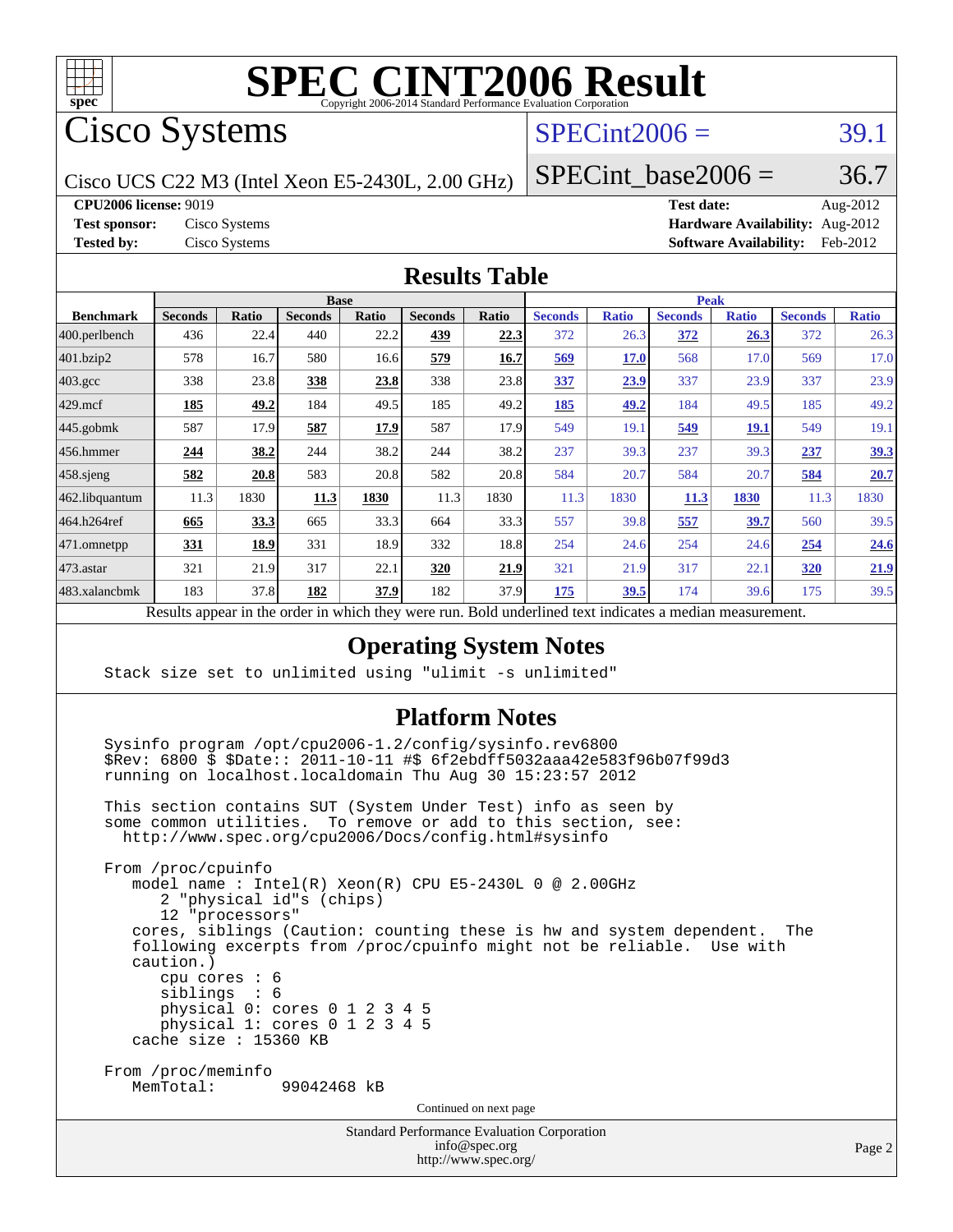| <b>SPEC CINT2006 Result</b><br>$spec^*$<br>Copyright 2006-2014 Standard Performance Evaluation Corporation                                                                                                                                                                                                                                                                                                                                                                                           |                                                                                                               |  |  |  |  |  |
|------------------------------------------------------------------------------------------------------------------------------------------------------------------------------------------------------------------------------------------------------------------------------------------------------------------------------------------------------------------------------------------------------------------------------------------------------------------------------------------------------|---------------------------------------------------------------------------------------------------------------|--|--|--|--|--|
| Cisco Systems                                                                                                                                                                                                                                                                                                                                                                                                                                                                                        | $SPECint2006 =$<br>39.1                                                                                       |  |  |  |  |  |
| Cisco UCS C22 M3 (Intel Xeon E5-2430L, $2.00$ GHz)                                                                                                                                                                                                                                                                                                                                                                                                                                                   | $SPECint base2006 =$<br>36.7                                                                                  |  |  |  |  |  |
| <b>CPU2006 license: 9019</b><br><b>Test sponsor:</b><br>Cisco Systems<br><b>Tested by:</b><br>Cisco Systems                                                                                                                                                                                                                                                                                                                                                                                          | <b>Test date:</b><br>Aug-2012<br>Hardware Availability: Aug-2012<br><b>Software Availability:</b><br>Feb-2012 |  |  |  |  |  |
| <b>Platform Notes (Continued)</b>                                                                                                                                                                                                                                                                                                                                                                                                                                                                    |                                                                                                               |  |  |  |  |  |
| HugePages_Total:<br>$\Omega$<br>Hugepagesize:<br>2048 kB                                                                                                                                                                                                                                                                                                                                                                                                                                             |                                                                                                               |  |  |  |  |  |
| /usr/bin/lsb_release -d<br>Red Hat Enterprise Linux Server release 6.2 (Santiago)                                                                                                                                                                                                                                                                                                                                                                                                                    |                                                                                                               |  |  |  |  |  |
| From /etc/*release* /etc/*version*<br>redhat-release: Red Hat Enterprise Linux Server release 6.2 (Santiago)<br>system-release: Red Hat Enterprise Linux Server release 6.2 (Santiago)<br>system-release-cpe: cpe:/o:redhat:enterprise_linux:6server:ga:server<br>uname $-a$ :<br>Linux localhost.localdomain 2.6.32-220.el6.x86_64 #1 SMP Wed Nov 9 08:03:13                                                                                                                                        |                                                                                                               |  |  |  |  |  |
| EST 2011 x86_64 x86_64 x86_64 GNU/Linux                                                                                                                                                                                                                                                                                                                                                                                                                                                              |                                                                                                               |  |  |  |  |  |
| run-level 3 Aug 30 15:20<br>SPEC is set to: /opt/cpu2006-1.2<br>Size Used Avail Use% Mounted on<br>Filesystem<br>Type                                                                                                                                                                                                                                                                                                                                                                                |                                                                                                               |  |  |  |  |  |
| /dev/sda1<br>ext4<br>134G<br>10G 118G<br>Additional information from dmidecode:                                                                                                                                                                                                                                                                                                                                                                                                                      | $8\frac{6}{9}$ /                                                                                              |  |  |  |  |  |
| Memory:<br>12x 0xCE00 M393B1K70DH0-YK0 8 GB 1600 MHz 2 rank                                                                                                                                                                                                                                                                                                                                                                                                                                          |                                                                                                               |  |  |  |  |  |
| (End of data from sysinfo program)                                                                                                                                                                                                                                                                                                                                                                                                                                                                   |                                                                                                               |  |  |  |  |  |
| <b>General Notes</b>                                                                                                                                                                                                                                                                                                                                                                                                                                                                                 |                                                                                                               |  |  |  |  |  |
| Environment variables set by runspec before the start of the run:<br>KMP AFFINITY = "granularity=fine, scatter"<br>LD LIBRARY PATH = "/opt/cpu2006-1.2/libs/32:/opt/cpu2006-1.2/libs/64"<br>OMP_NUM_THREADS = "12"<br>Intel HT Technology=disable<br>Binaries compiled on a system with 2 X Intel Xeon E5-2690 CPU + 128 GB memory using RHEL 6.2<br>Transparent Huge Pages enabled with:<br>echo always > /sys/kernel/mm/redhat_transparent_hugepage/enabled<br>Filesystem page cache cleared with: |                                                                                                               |  |  |  |  |  |

echo 1> /proc/sys/vm/drop\_caches

Submitted\_by: "Sheshgiri I (shei)" <shei@cisco.com> Submitted: Thu Sep 13 12:31:07 EDT 2012 Submission: cpu2006-20120903-24387.sub

## **[Base Compiler Invocation](http://www.spec.org/auto/cpu2006/Docs/result-fields.html#BaseCompilerInvocation)**

[C benchmarks](http://www.spec.org/auto/cpu2006/Docs/result-fields.html#Cbenchmarks): [icc -m64](http://www.spec.org/cpu2006/results/res2012q3/cpu2006-20120903-24387.flags.html#user_CCbase_intel_icc_64bit_f346026e86af2a669e726fe758c88044)

Continued on next page

Standard Performance Evaluation Corporation [info@spec.org](mailto:info@spec.org) <http://www.spec.org/>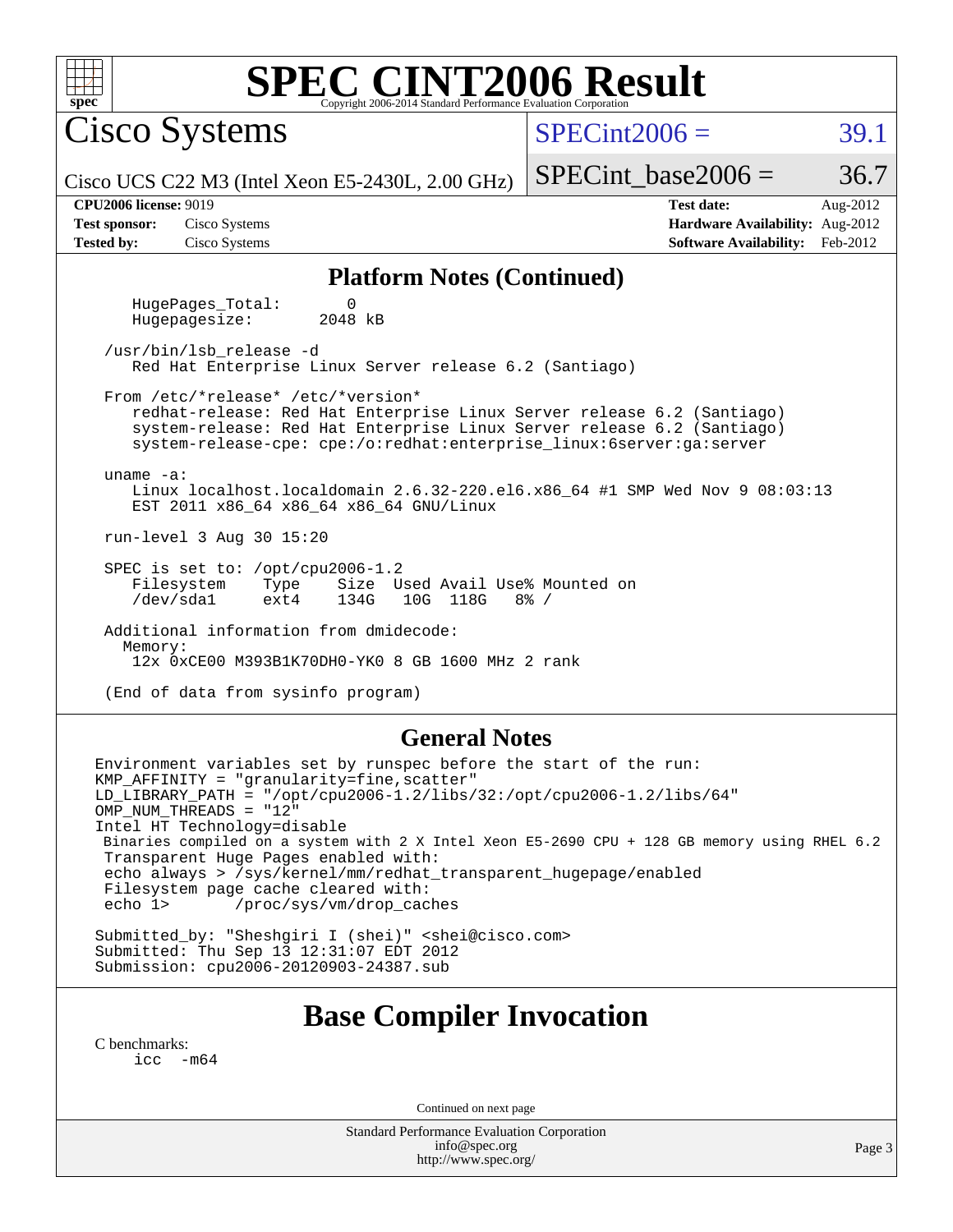| <b>SPEC CINT2006 Result</b><br>spec <sup>®</sup><br>Copyright 2006-2014 Standard Performance Evaluation Corporation                                                                                                                                 |                                           |  |  |  |  |
|-----------------------------------------------------------------------------------------------------------------------------------------------------------------------------------------------------------------------------------------------------|-------------------------------------------|--|--|--|--|
| <b>Cisco Systems</b>                                                                                                                                                                                                                                | $SPECint2006 =$<br>39.1                   |  |  |  |  |
| Cisco UCS C22 M3 (Intel Xeon E5-2430L, $2.00$ GHz)                                                                                                                                                                                                  | 36.7<br>$SPECint$ base2006 =              |  |  |  |  |
| <b>CPU2006 license: 9019</b>                                                                                                                                                                                                                        | <b>Test date:</b><br>Aug-2012             |  |  |  |  |
| Cisco Systems<br><b>Test sponsor:</b>                                                                                                                                                                                                               | Hardware Availability: Aug-2012           |  |  |  |  |
| <b>Tested by:</b><br>Cisco Systems                                                                                                                                                                                                                  | <b>Software Availability:</b><br>Feb-2012 |  |  |  |  |
| <b>Base Compiler Invocation (Continued)</b><br>$C_{++}$ benchmarks:<br>icpc -m64                                                                                                                                                                    |                                           |  |  |  |  |
| <b>Base Portability Flags</b>                                                                                                                                                                                                                       |                                           |  |  |  |  |
| 400.perlbench: -DSPEC_CPU_LP64 -DSPEC_CPU_LINUX_X64                                                                                                                                                                                                 |                                           |  |  |  |  |
| 401.bzip2: -DSPEC_CPU_LP64                                                                                                                                                                                                                          |                                           |  |  |  |  |
| 403.gcc: -DSPEC_CPU_LP64<br>429.mcf: -DSPEC_CPU_LP64                                                                                                                                                                                                |                                           |  |  |  |  |
| 445.gobmk: -DSPEC_CPU_LP64                                                                                                                                                                                                                          |                                           |  |  |  |  |
| 456.hmmer: - DSPEC_CPU_LP64<br>458.sjeng: -DSPEC_CPU_LP64                                                                                                                                                                                           |                                           |  |  |  |  |
| 462.libquantum: -DSPEC_CPU_LP64 -DSPEC_CPU_LINUX                                                                                                                                                                                                    |                                           |  |  |  |  |
| 464.h264ref: -DSPEC_CPU_LP64                                                                                                                                                                                                                        |                                           |  |  |  |  |
| 471.omnetpp: -DSPEC_CPU_LP64<br>473.astar: -DSPEC_CPU_LP64                                                                                                                                                                                          |                                           |  |  |  |  |
| 483.xalancbmk: -DSPEC_CPU_LP64 -DSPEC_CPU_LINUX                                                                                                                                                                                                     |                                           |  |  |  |  |
|                                                                                                                                                                                                                                                     |                                           |  |  |  |  |
| <b>Base Optimization Flags</b><br>C benchmarks:<br>-xSSE4.2 -ipo -03 -no-prec-div -parallel -opt-prefetch -auto-p32<br>$C_{++}$ benchmarks:<br>-xSSE4.2 -ipo -03 -no-prec-div -opt-prefetch -auto-p32<br>-Wl,-z, muldefs -L/smartheap -lsmartheap64 |                                           |  |  |  |  |
| <b>Base Other Flags</b>                                                                                                                                                                                                                             |                                           |  |  |  |  |
| C benchmarks:                                                                                                                                                                                                                                       |                                           |  |  |  |  |
| 403.gcc: -Dalloca=_alloca                                                                                                                                                                                                                           |                                           |  |  |  |  |
| <b>Peak Compiler Invocation</b>                                                                                                                                                                                                                     |                                           |  |  |  |  |
| C benchmarks (except as noted below):<br>$-m64$<br>icc                                                                                                                                                                                              |                                           |  |  |  |  |
| 400.perlbench: icc -m32                                                                                                                                                                                                                             |                                           |  |  |  |  |
| 445.gobmk: $\text{icc}$ -m32                                                                                                                                                                                                                        |                                           |  |  |  |  |
| Continued on next page                                                                                                                                                                                                                              |                                           |  |  |  |  |
| Standard Performance Evaluation Corporation                                                                                                                                                                                                         |                                           |  |  |  |  |
| info@spec.org<br>http://www.spec.org/                                                                                                                                                                                                               | Page 4                                    |  |  |  |  |
|                                                                                                                                                                                                                                                     |                                           |  |  |  |  |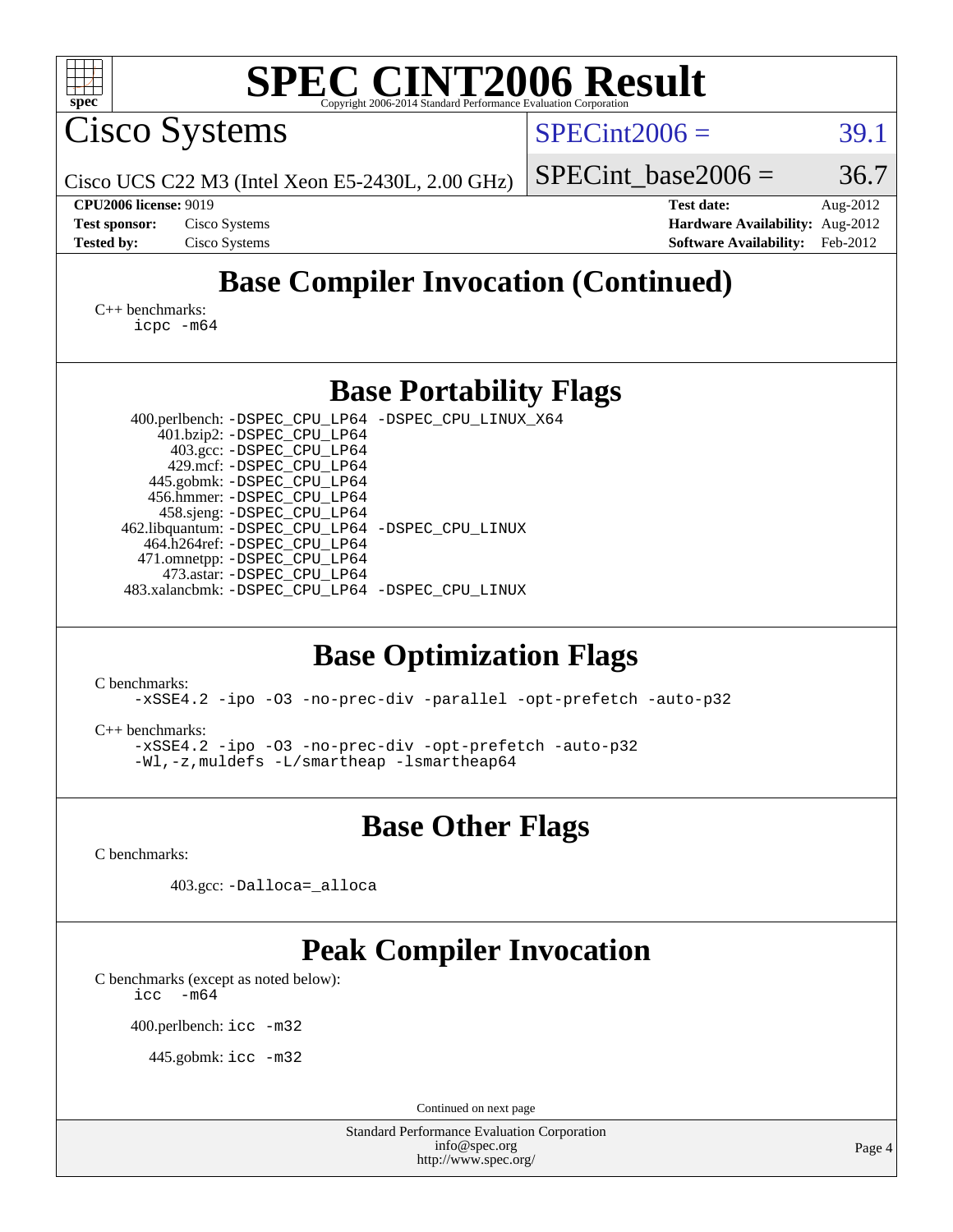

## **[SPEC CINT2006 Result](http://www.spec.org/auto/cpu2006/Docs/result-fields.html#SPECCINT2006Result)**

Cisco Systems

 $SPECint2006 = 39.1$  $SPECint2006 = 39.1$ 

Cisco UCS C22 M3 (Intel Xeon E5-2430L, 2.00 GHz)

SPECint base2006 =  $36.7$ 

**[CPU2006 license:](http://www.spec.org/auto/cpu2006/Docs/result-fields.html#CPU2006license)** 9019 **[Test date:](http://www.spec.org/auto/cpu2006/Docs/result-fields.html#Testdate)** Aug-2012 **[Test sponsor:](http://www.spec.org/auto/cpu2006/Docs/result-fields.html#Testsponsor)** Cisco Systems **[Hardware Availability:](http://www.spec.org/auto/cpu2006/Docs/result-fields.html#HardwareAvailability)** Aug-2012 **[Tested by:](http://www.spec.org/auto/cpu2006/Docs/result-fields.html#Testedby)** Cisco Systems **[Software Availability:](http://www.spec.org/auto/cpu2006/Docs/result-fields.html#SoftwareAvailability)** Feb-2012

## **[Peak Compiler Invocation \(Continued\)](http://www.spec.org/auto/cpu2006/Docs/result-fields.html#PeakCompilerInvocation)**

464.h264ref: [icc -m32](http://www.spec.org/cpu2006/results/res2012q3/cpu2006-20120903-24387.flags.html#user_peakCCLD464_h264ref_intel_icc_a6a621f8d50482236b970c6ac5f55f93)

[C++ benchmarks \(except as noted below\):](http://www.spec.org/auto/cpu2006/Docs/result-fields.html#CXXbenchmarksexceptasnotedbelow) [icpc -m32](http://www.spec.org/cpu2006/results/res2012q3/cpu2006-20120903-24387.flags.html#user_CXXpeak_intel_icpc_4e5a5ef1a53fd332b3c49e69c3330699)

473.astar: [icpc -m64](http://www.spec.org/cpu2006/results/res2012q3/cpu2006-20120903-24387.flags.html#user_peakCXXLD473_astar_intel_icpc_64bit_fc66a5337ce925472a5c54ad6a0de310)

**[Peak Portability Flags](http://www.spec.org/auto/cpu2006/Docs/result-fields.html#PeakPortabilityFlags)**

 400.perlbench: [-DSPEC\\_CPU\\_LINUX\\_IA32](http://www.spec.org/cpu2006/results/res2012q3/cpu2006-20120903-24387.flags.html#b400.perlbench_peakCPORTABILITY_DSPEC_CPU_LINUX_IA32) 401.bzip2: [-DSPEC\\_CPU\\_LP64](http://www.spec.org/cpu2006/results/res2012q3/cpu2006-20120903-24387.flags.html#suite_peakPORTABILITY401_bzip2_DSPEC_CPU_LP64) 403.gcc: [-DSPEC\\_CPU\\_LP64](http://www.spec.org/cpu2006/results/res2012q3/cpu2006-20120903-24387.flags.html#suite_peakPORTABILITY403_gcc_DSPEC_CPU_LP64) 429.mcf: [-DSPEC\\_CPU\\_LP64](http://www.spec.org/cpu2006/results/res2012q3/cpu2006-20120903-24387.flags.html#suite_peakPORTABILITY429_mcf_DSPEC_CPU_LP64) 456.hmmer: [-DSPEC\\_CPU\\_LP64](http://www.spec.org/cpu2006/results/res2012q3/cpu2006-20120903-24387.flags.html#suite_peakPORTABILITY456_hmmer_DSPEC_CPU_LP64) 458.sjeng: [-DSPEC\\_CPU\\_LP64](http://www.spec.org/cpu2006/results/res2012q3/cpu2006-20120903-24387.flags.html#suite_peakPORTABILITY458_sjeng_DSPEC_CPU_LP64) 462.libquantum: [-DSPEC\\_CPU\\_LP64](http://www.spec.org/cpu2006/results/res2012q3/cpu2006-20120903-24387.flags.html#suite_peakPORTABILITY462_libquantum_DSPEC_CPU_LP64) [-DSPEC\\_CPU\\_LINUX](http://www.spec.org/cpu2006/results/res2012q3/cpu2006-20120903-24387.flags.html#b462.libquantum_peakCPORTABILITY_DSPEC_CPU_LINUX) 473.astar: [-DSPEC\\_CPU\\_LP64](http://www.spec.org/cpu2006/results/res2012q3/cpu2006-20120903-24387.flags.html#suite_peakPORTABILITY473_astar_DSPEC_CPU_LP64) 483.xalancbmk: [-DSPEC\\_CPU\\_LINUX](http://www.spec.org/cpu2006/results/res2012q3/cpu2006-20120903-24387.flags.html#b483.xalancbmk_peakCXXPORTABILITY_DSPEC_CPU_LINUX)

## **[Peak Optimization Flags](http://www.spec.org/auto/cpu2006/Docs/result-fields.html#PeakOptimizationFlags)**

[C benchmarks](http://www.spec.org/auto/cpu2006/Docs/result-fields.html#Cbenchmarks):

 400.perlbench: [-xSSE4.2](http://www.spec.org/cpu2006/results/res2012q3/cpu2006-20120903-24387.flags.html#user_peakPASS2_CFLAGSPASS2_LDCFLAGS400_perlbench_f-xSSE42_f91528193cf0b216347adb8b939d4107)(pass 2) [-prof-gen](http://www.spec.org/cpu2006/results/res2012q3/cpu2006-20120903-24387.flags.html#user_peakPASS1_CFLAGSPASS1_LDCFLAGS400_perlbench_prof_gen_e43856698f6ca7b7e442dfd80e94a8fc)(pass 1) [-ipo](http://www.spec.org/cpu2006/results/res2012q3/cpu2006-20120903-24387.flags.html#user_peakPASS2_CFLAGSPASS2_LDCFLAGS400_perlbench_f-ipo)(pass 2) [-O3](http://www.spec.org/cpu2006/results/res2012q3/cpu2006-20120903-24387.flags.html#user_peakPASS2_CFLAGSPASS2_LDCFLAGS400_perlbench_f-O3)(pass 2) [-no-prec-div](http://www.spec.org/cpu2006/results/res2012q3/cpu2006-20120903-24387.flags.html#user_peakPASS2_CFLAGSPASS2_LDCFLAGS400_perlbench_f-no-prec-div)(pass 2) [-prof-use](http://www.spec.org/cpu2006/results/res2012q3/cpu2006-20120903-24387.flags.html#user_peakPASS2_CFLAGSPASS2_LDCFLAGS400_perlbench_prof_use_bccf7792157ff70d64e32fe3e1250b55)(pass 2) [-opt-prefetch](http://www.spec.org/cpu2006/results/res2012q3/cpu2006-20120903-24387.flags.html#user_peakCOPTIMIZE400_perlbench_f-opt-prefetch) [-ansi-alias](http://www.spec.org/cpu2006/results/res2012q3/cpu2006-20120903-24387.flags.html#user_peakCOPTIMIZE400_perlbench_f-ansi-alias) 401.bzip2: [-xSSE4.2](http://www.spec.org/cpu2006/results/res2012q3/cpu2006-20120903-24387.flags.html#user_peakPASS2_CFLAGSPASS2_LDCFLAGS401_bzip2_f-xSSE42_f91528193cf0b216347adb8b939d4107)(pass 2) [-prof-gen](http://www.spec.org/cpu2006/results/res2012q3/cpu2006-20120903-24387.flags.html#user_peakPASS1_CFLAGSPASS1_LDCFLAGS401_bzip2_prof_gen_e43856698f6ca7b7e442dfd80e94a8fc)(pass 1) [-ipo](http://www.spec.org/cpu2006/results/res2012q3/cpu2006-20120903-24387.flags.html#user_peakPASS2_CFLAGSPASS2_LDCFLAGS401_bzip2_f-ipo)(pass 2) [-O3](http://www.spec.org/cpu2006/results/res2012q3/cpu2006-20120903-24387.flags.html#user_peakPASS2_CFLAGSPASS2_LDCFLAGS401_bzip2_f-O3)(pass 2) [-no-prec-div](http://www.spec.org/cpu2006/results/res2012q3/cpu2006-20120903-24387.flags.html#user_peakCOPTIMIZEPASS2_CFLAGSPASS2_LDCFLAGS401_bzip2_f-no-prec-div) [-prof-use](http://www.spec.org/cpu2006/results/res2012q3/cpu2006-20120903-24387.flags.html#user_peakPASS2_CFLAGSPASS2_LDCFLAGS401_bzip2_prof_use_bccf7792157ff70d64e32fe3e1250b55)(pass 2) [-auto-ilp32](http://www.spec.org/cpu2006/results/res2012q3/cpu2006-20120903-24387.flags.html#user_peakCOPTIMIZE401_bzip2_f-auto-ilp32) [-opt-prefetch](http://www.spec.org/cpu2006/results/res2012q3/cpu2006-20120903-24387.flags.html#user_peakCOPTIMIZE401_bzip2_f-opt-prefetch) [-ansi-alias](http://www.spec.org/cpu2006/results/res2012q3/cpu2006-20120903-24387.flags.html#user_peakCOPTIMIZE401_bzip2_f-ansi-alias) 403.gcc: [-xSSE4.2](http://www.spec.org/cpu2006/results/res2012q3/cpu2006-20120903-24387.flags.html#user_peakCOPTIMIZE403_gcc_f-xSSE42_f91528193cf0b216347adb8b939d4107) [-ipo](http://www.spec.org/cpu2006/results/res2012q3/cpu2006-20120903-24387.flags.html#user_peakCOPTIMIZE403_gcc_f-ipo) [-O3](http://www.spec.org/cpu2006/results/res2012q3/cpu2006-20120903-24387.flags.html#user_peakCOPTIMIZE403_gcc_f-O3) [-no-prec-div](http://www.spec.org/cpu2006/results/res2012q3/cpu2006-20120903-24387.flags.html#user_peakCOPTIMIZE403_gcc_f-no-prec-div) [-inline-calloc](http://www.spec.org/cpu2006/results/res2012q3/cpu2006-20120903-24387.flags.html#user_peakCOPTIMIZE403_gcc_f-inline-calloc) [-opt-malloc-options=3](http://www.spec.org/cpu2006/results/res2012q3/cpu2006-20120903-24387.flags.html#user_peakCOPTIMIZE403_gcc_f-opt-malloc-options_13ab9b803cf986b4ee62f0a5998c2238) [-auto-ilp32](http://www.spec.org/cpu2006/results/res2012q3/cpu2006-20120903-24387.flags.html#user_peakCOPTIMIZE403_gcc_f-auto-ilp32)  $429$ .mcf: basepeak = yes 445.gobmk: [-xSSE4.2](http://www.spec.org/cpu2006/results/res2012q3/cpu2006-20120903-24387.flags.html#user_peakPASS2_CFLAGSPASS2_LDCFLAGS445_gobmk_f-xSSE42_f91528193cf0b216347adb8b939d4107)(pass 2) [-prof-gen](http://www.spec.org/cpu2006/results/res2012q3/cpu2006-20120903-24387.flags.html#user_peakPASS1_CFLAGSPASS1_LDCFLAGS445_gobmk_prof_gen_e43856698f6ca7b7e442dfd80e94a8fc)(pass 1) [-prof-use](http://www.spec.org/cpu2006/results/res2012q3/cpu2006-20120903-24387.flags.html#user_peakPASS2_CFLAGSPASS2_LDCFLAGS445_gobmk_prof_use_bccf7792157ff70d64e32fe3e1250b55)(pass 2) [-ansi-alias](http://www.spec.org/cpu2006/results/res2012q3/cpu2006-20120903-24387.flags.html#user_peakCOPTIMIZE445_gobmk_f-ansi-alias) 456.hmmer: [-xSSE4.2](http://www.spec.org/cpu2006/results/res2012q3/cpu2006-20120903-24387.flags.html#user_peakCOPTIMIZE456_hmmer_f-xSSE42_f91528193cf0b216347adb8b939d4107) [-ipo](http://www.spec.org/cpu2006/results/res2012q3/cpu2006-20120903-24387.flags.html#user_peakCOPTIMIZE456_hmmer_f-ipo) [-O3](http://www.spec.org/cpu2006/results/res2012q3/cpu2006-20120903-24387.flags.html#user_peakCOPTIMIZE456_hmmer_f-O3) [-no-prec-div](http://www.spec.org/cpu2006/results/res2012q3/cpu2006-20120903-24387.flags.html#user_peakCOPTIMIZE456_hmmer_f-no-prec-div) [-unroll2](http://www.spec.org/cpu2006/results/res2012q3/cpu2006-20120903-24387.flags.html#user_peakCOPTIMIZE456_hmmer_f-unroll_784dae83bebfb236979b41d2422d7ec2) [-auto-ilp32](http://www.spec.org/cpu2006/results/res2012q3/cpu2006-20120903-24387.flags.html#user_peakCOPTIMIZE456_hmmer_f-auto-ilp32) [-ansi-alias](http://www.spec.org/cpu2006/results/res2012q3/cpu2006-20120903-24387.flags.html#user_peakCOPTIMIZE456_hmmer_f-ansi-alias) 458.sjeng: [-xSSE4.2](http://www.spec.org/cpu2006/results/res2012q3/cpu2006-20120903-24387.flags.html#user_peakPASS2_CFLAGSPASS2_LDCFLAGS458_sjeng_f-xSSE42_f91528193cf0b216347adb8b939d4107)(pass 2) [-prof-gen](http://www.spec.org/cpu2006/results/res2012q3/cpu2006-20120903-24387.flags.html#user_peakPASS1_CFLAGSPASS1_LDCFLAGS458_sjeng_prof_gen_e43856698f6ca7b7e442dfd80e94a8fc)(pass 1) [-ipo](http://www.spec.org/cpu2006/results/res2012q3/cpu2006-20120903-24387.flags.html#user_peakPASS2_CFLAGSPASS2_LDCFLAGS458_sjeng_f-ipo)(pass 2) [-O3](http://www.spec.org/cpu2006/results/res2012q3/cpu2006-20120903-24387.flags.html#user_peakPASS2_CFLAGSPASS2_LDCFLAGS458_sjeng_f-O3)(pass 2) [-no-prec-div](http://www.spec.org/cpu2006/results/res2012q3/cpu2006-20120903-24387.flags.html#user_peakPASS2_CFLAGSPASS2_LDCFLAGS458_sjeng_f-no-prec-div)(pass 2) [-prof-use](http://www.spec.org/cpu2006/results/res2012q3/cpu2006-20120903-24387.flags.html#user_peakPASS2_CFLAGSPASS2_LDCFLAGS458_sjeng_prof_use_bccf7792157ff70d64e32fe3e1250b55)(pass 2) [-unroll4](http://www.spec.org/cpu2006/results/res2012q3/cpu2006-20120903-24387.flags.html#user_peakCOPTIMIZE458_sjeng_f-unroll_4e5e4ed65b7fd20bdcd365bec371b81f)

Continued on next page

Standard Performance Evaluation Corporation [info@spec.org](mailto:info@spec.org) <http://www.spec.org/>